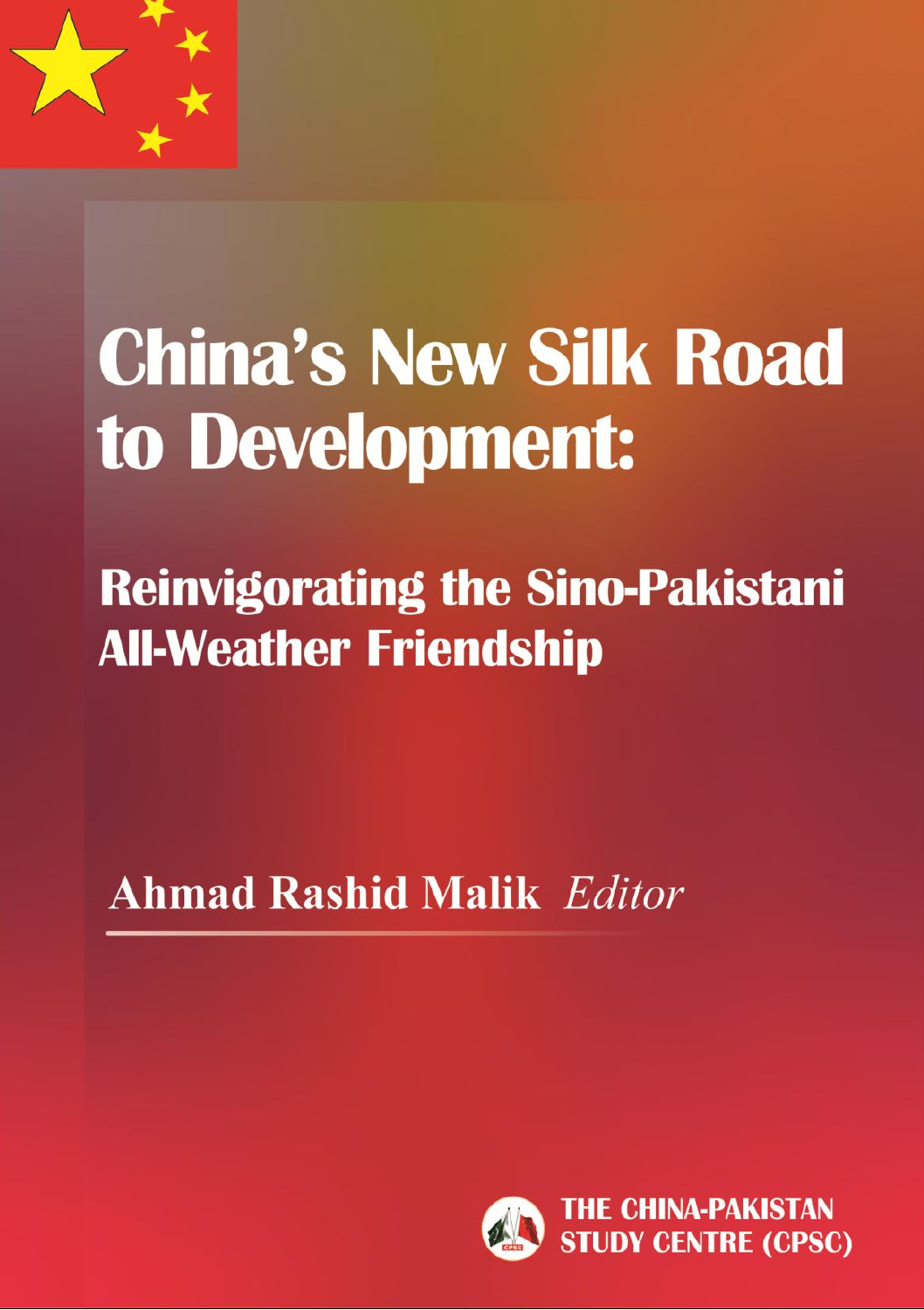#### **CONTENTS**

| List of tables        |                     |
|-----------------------|---------------------|
| List of figures       |                     |
| List of maps          |                     |
| Foreword              | $\cdot \cdot$<br>11 |
| Introduction          | 111                 |
| List of Abbreviations | V11                 |

#### **I. Physical Infrastructure Building: A Road to an Equitable Future** *Ahmad Rashid Malik*

| Abstract                                                   |    |
|------------------------------------------------------------|----|
| <b>Introduction</b>                                        |    |
| Physical Infrastructure                                    |    |
| China's Physical Infrastructure Drive                      | 4  |
| The Development of Physical Infrastructure in China        |    |
| The Development of the Asian Physical Infrastructure       | 8  |
| Physical Infrastructure of Pakistan                        | 9  |
| <b>Three Global Pivotal Trading Routes</b>                 | 13 |
| Physical Infrastructural Development through Belt and Road | 14 |
| <i>Initiative</i>                                          |    |
| Conclusion                                                 | 16 |

### **II. Convergence of the China Dream and the Asia Dream** *Ghazanfar Ali Garewal & Ume Farwa*

| Abstract                                                    | 17 |
|-------------------------------------------------------------|----|
| <b>Introduction</b>                                         | 17 |
| China Dream: Continuation of China's Development Policies   | 20 |
| The Linchpin of China and Asia Dream: One Belt, One Road    | 22 |
| China-Pakistan Economic Corridor: Converging the Two Dreams | 25 |
| Challenges and the Way Forward                              | 31 |
| The American Factor                                         | 32 |
| The Indian Factor                                           | 33 |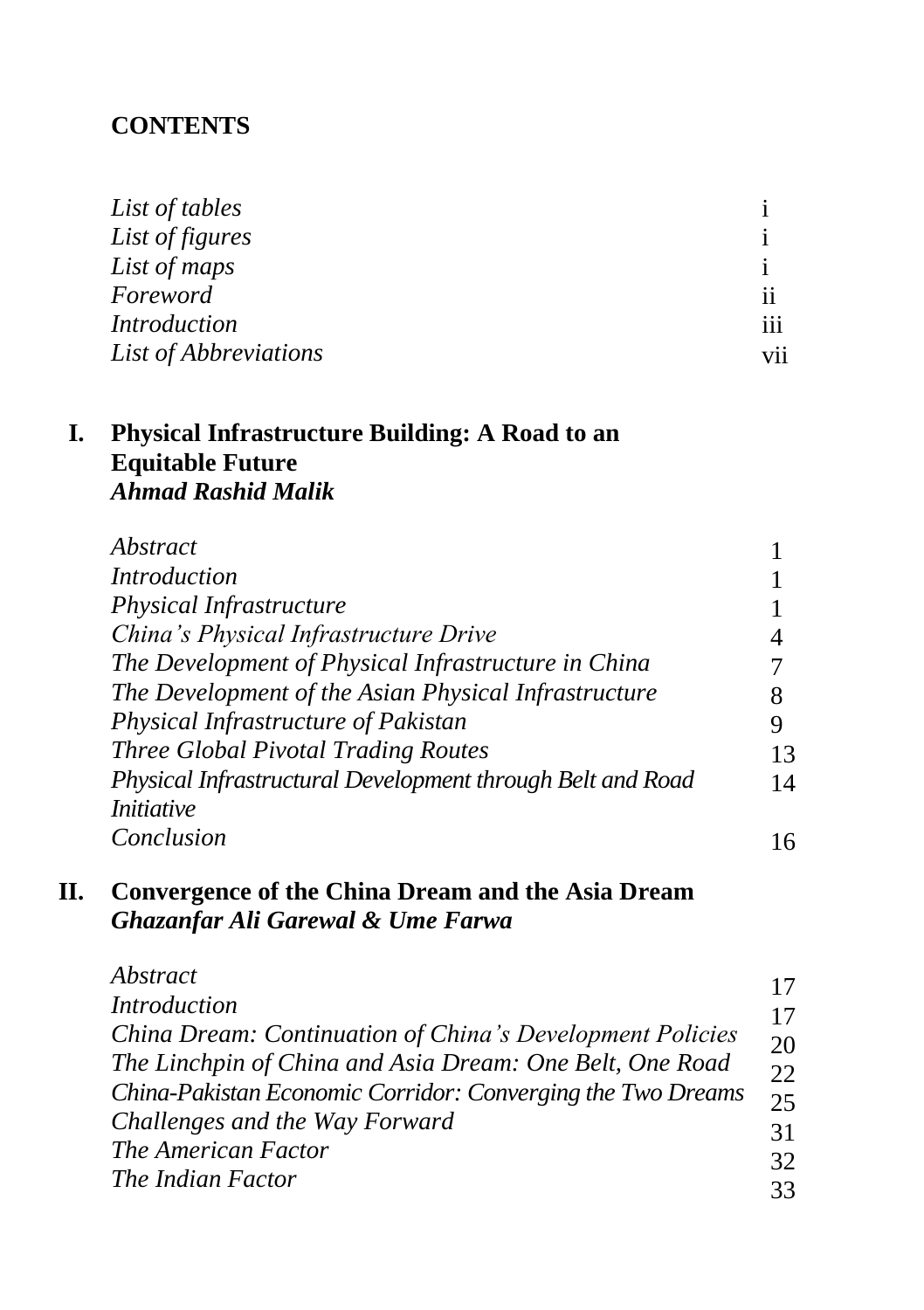|    | <b>Challenges for Pakistan</b>            | 34 |
|----|-------------------------------------------|----|
|    | China's Internal Challenges               | 36 |
|    | Conclusion                                | 37 |
| Ш. | <b>Symbol of Amity and Shared Destiny</b> |    |
|    | Tooba Khurshid Gardezi                    |    |
|    | Abstract                                  | 38 |
|    | <i>Introduction</i>                       | 38 |
|    | Belt and Road Initiative (BRI)            | 39 |
|    | Significance                              | 43 |
|    | Vision and Progress                       | 44 |
|    | Regional Trade and Energy Corridor        | 47 |
|    | <b>Economic Cooperation</b>               | 48 |
|    | Conclusion                                | 54 |
|    |                                           |    |

#### **IV. Regional Integration Through Belt and Road Initiative**  *Muhammad Faisal*

| Abstract                                                     | 55 |
|--------------------------------------------------------------|----|
| Introduction                                                 | 55 |
| Drivers of BRI                                               | 57 |
| The BRI Elements                                             | 60 |
| The Twenty-First-Century Maritime Silk Road                  | 60 |
| The China-Mongolia-Russia Economic Corridor                  | 64 |
| The New Eurasian Land Bridge                                 | 65 |
| The China-Central Asia-West Asia Economic Corridor (CCWA-EC) | 67 |
| The Bangladesh-China-India-Myanmar Economic                  | 69 |
| Corridor (BCIM-EC)                                           |    |
| The China-Indochina Peninsula Economic Corridor (CIPEC)      | 70 |
| The China-Pakistan Economic Corridor (CPEC)                  | 73 |
| Financing the BRI                                            | 75 |
| Conclusion                                                   | 77 |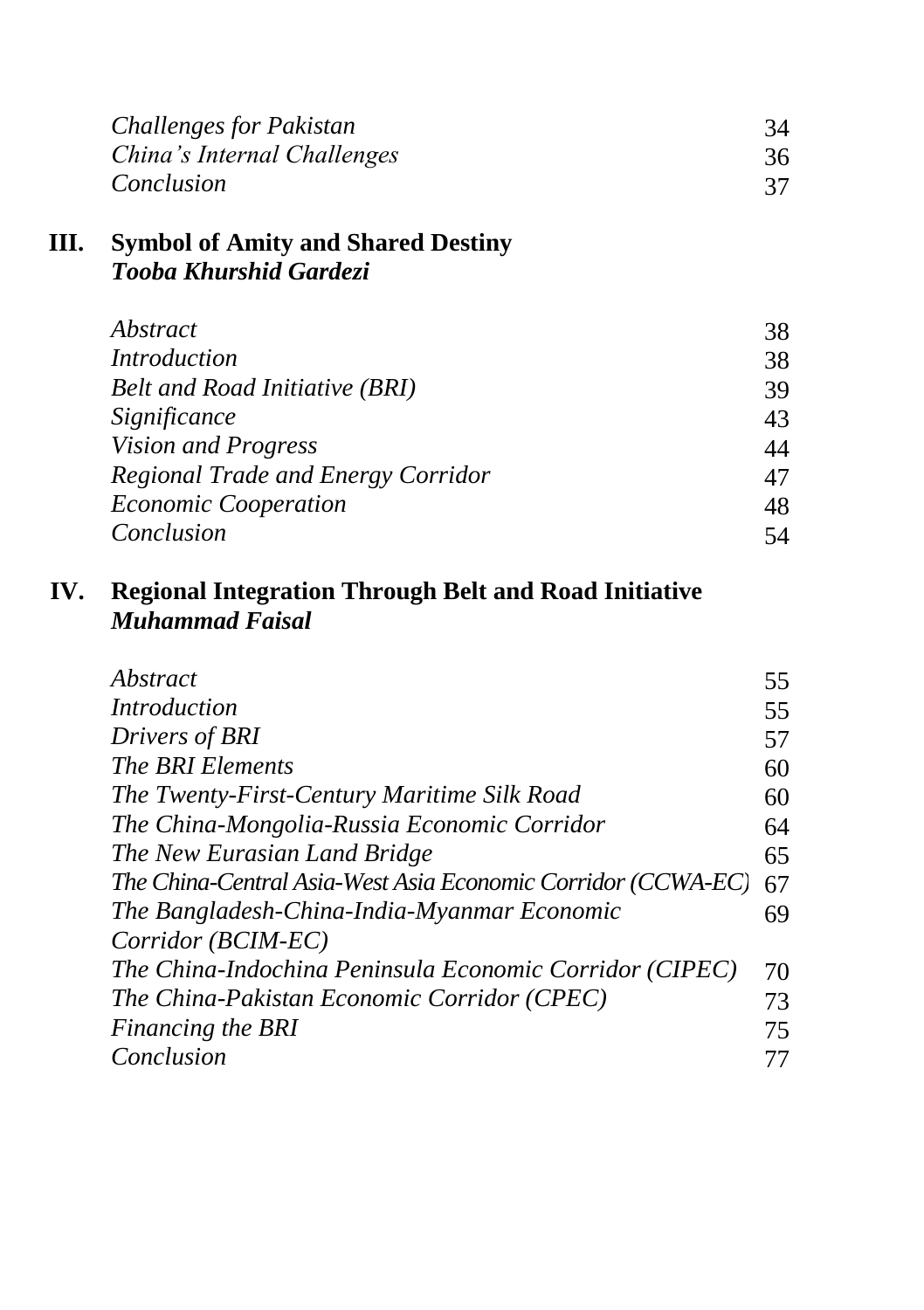# **V. Potential Benefits of the Special Economic Zones**  *Neelum Nigar*

| Abstract                                    | 79 |
|---------------------------------------------|----|
| <i>Introduction</i>                         | 79 |
| Evolution of SEZs                           | 80 |
| The SEZs in Pakistan                        | 82 |
| Special Economic Zone (Amendment) Act 2012  | 85 |
| Potential Benefits.                         | 85 |
| Increase in Foreign Direct Investment (FDI) | 86 |
| <b>Employment opportunities</b>             | 88 |
| Technology Transfer and Creation Effect     | 90 |
| Conclusion                                  | 91 |

## **VI. Opportunities for European Countries** *Ali Haider Saleem*

| Abstract                                          | 93  |
|---------------------------------------------------|-----|
| Introduction                                      | 93  |
| <i>Economic Revival</i>                           | 94  |
| Economic Impact of CPEC                           | 95  |
| <b>Special Economic Zones</b>                     | 98  |
| Foreign Investment                                | 101 |
| Europe's FDI in Asia and Opportunities under CPEC | 102 |
| Natural advantages of Pakistan                    | 107 |
| Pakistan's Growth Strategy and Climate Change     | 108 |
| Conclusion                                        | 110 |
|                                                   |     |

| <i>Bibliography</i>          | 112 |
|------------------------------|-----|
| <i>Notes on Contributors</i> | 117 |
| Index                        | 119 |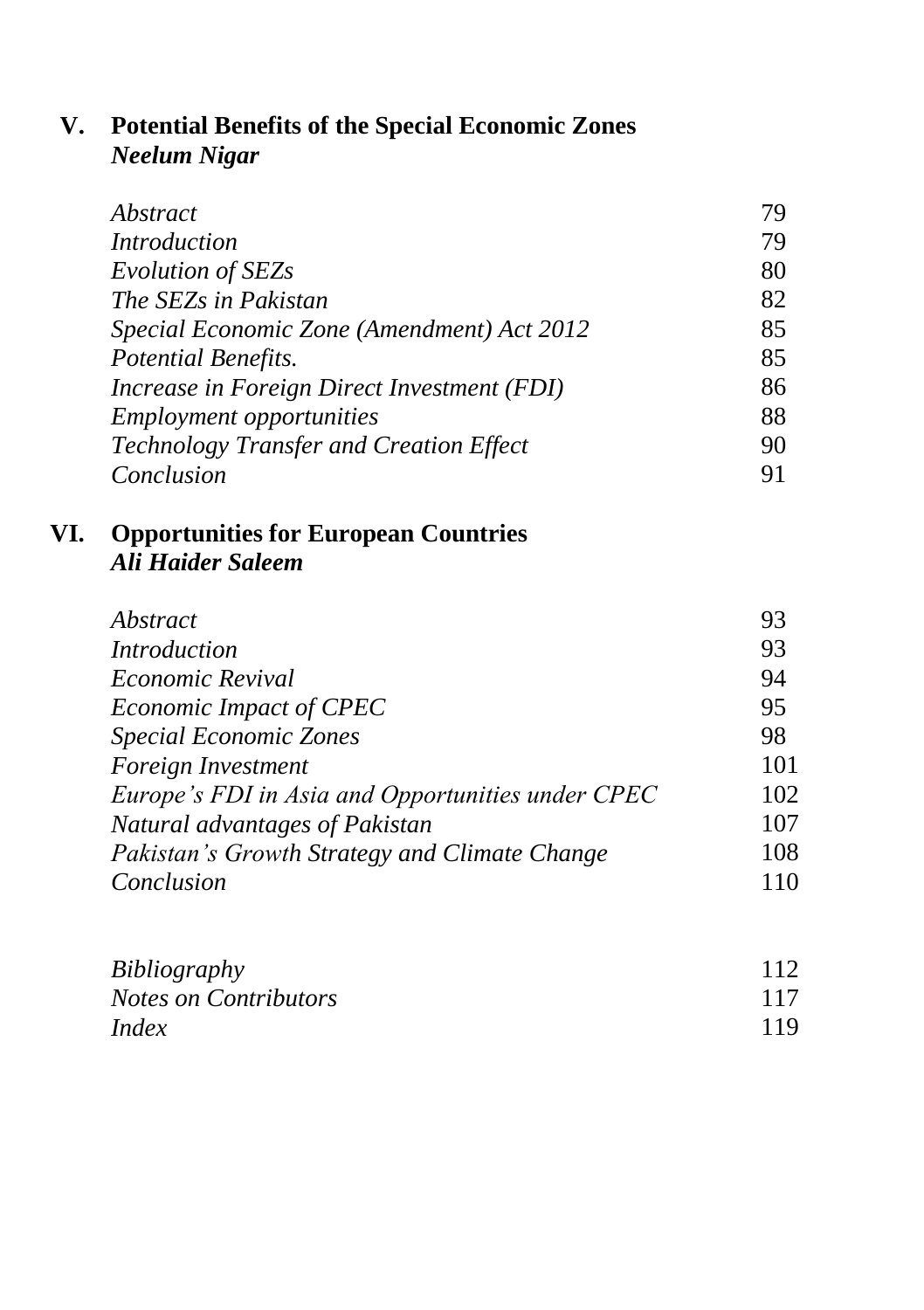# **Tables**

| Table 1.1: CPEC Projects Completed (2017)                                 | 11  |
|---------------------------------------------------------------------------|-----|
| Table 1.2: Project-Wise Share of Provinces                                | 12  |
| Table 5.1: Approved Special Economic Zones under CPEC                     | 84  |
| Table 6.1: Outward FDI Value                                              | 103 |
| Table 6.2: Extra EU-28 FDI stocks by economic activity<br>EU-28, end 2014 | 104 |
|                                                                           |     |
| <b>Figures</b>                                                            |     |
| Figure 2.1: M & A transactions in Pakistan                                | 31  |
| Figure 3.1: Vision of Belt and Road Initiative                            | 41  |
| Figure 3.2: Pakistan's GDP Growth                                         | 46  |
| <b>Maps</b>                                                               |     |
| Map 1.1: Map of National Highway                                          | 10  |
| Map 3.1: The Belt and Road Initiative                                     | 42  |